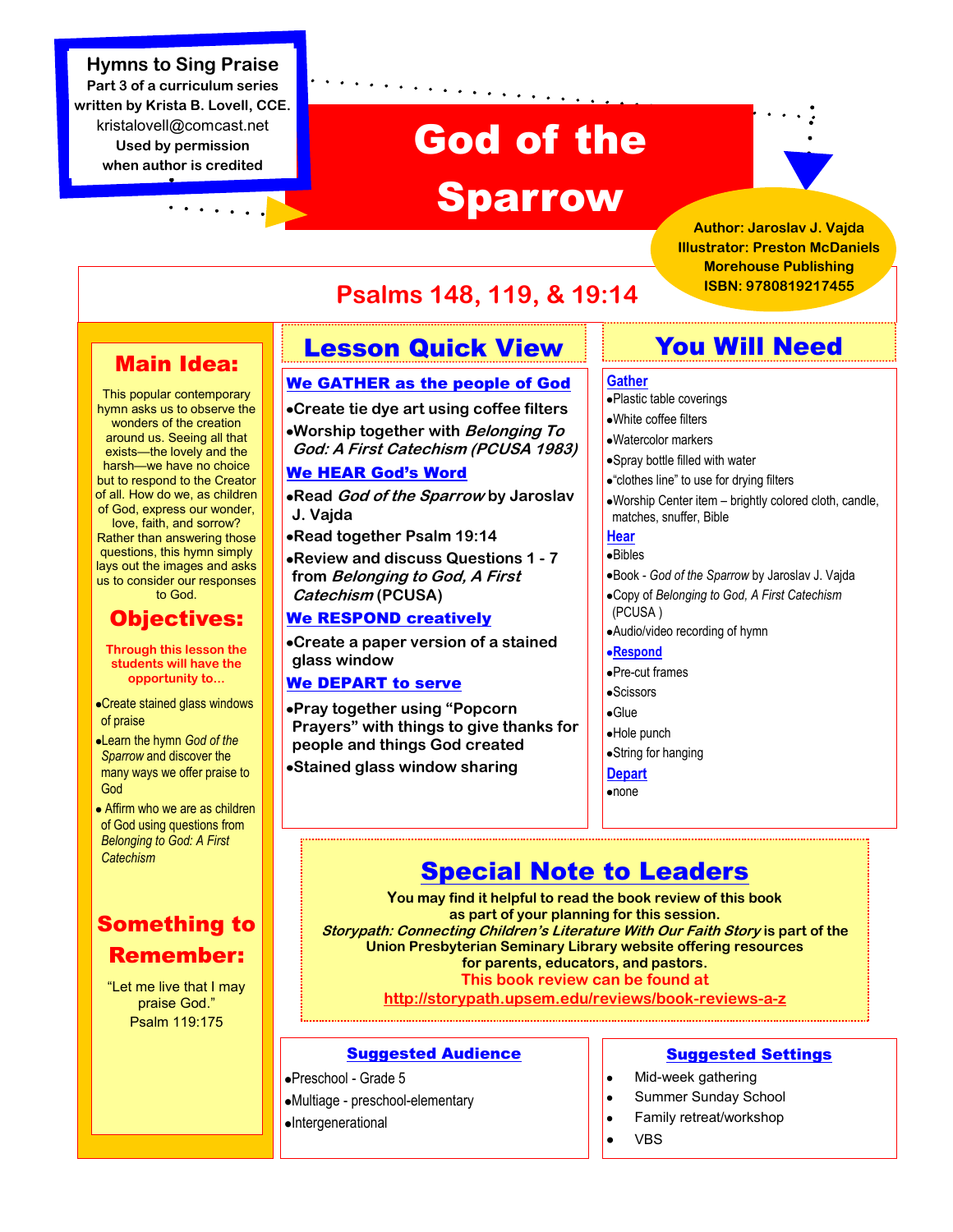

# We GATHER as the people of God

Page

## **You Will Need Nametags**

- 
- 

# **You Will Need**

- Newspaper/plastic table coverings
- White coffee filters
- Watercolor markers
- Spray bottle filled with water
- "clothes line" or drying rack
- 
- 
- 
- -
	-
	-
	-
	-
- **You Will Need**
- Worship Center:
- Brightly colored cloth
- Christ candle
- Matches & Snuffer
- Posters of Q & A #1- 7 from *Belonging to God: A First Catechism*

# **Before the Session**

Set up the worship center in a location where everyone can make a circle around it. A small table or piano bench works great.

Greet everyone by name as they arrive and welcome them to the session. If appropriate in your setting, give each person a name tag to encourage everyone to learn each other's names. Introduce newcomers to the rest of the group and invite everyone to make them feel welcome.

# **Coffee Filter Tie Dye Art**

*Before the session begins, cover all work areas with plastic tablecloths and/or newspaper and set up a "clothes line" or "drying rack." Set all supplies and have helpers ready. You may want to practice with a few designs/colors/etc. and have them as examples.*

As children arrive, invite them to create their own tie dye art by following the steps below:

- 1. Smooth out a white coffee filter to form a flat circle.
- 2. Draw designs/squiggles/simple shapes using watercolor markers.
- 3. Hold coffee filter at an arms length away and spray LIGHTLY with water to make colors run together into a "tie-dyed" effect. NOTE: This step works best when two people work together! Keep spray bottle set to "fine spray" to keep colors from running too much. Short sprays are better at allowing the colors to blend slowly.
- 4. Hang to dry. These will be used later to create stained glass windows in the Respond time.



# **Opening Worship**

When most or all of the children have arrived and everyone has had an opportunity to create a tie-dye art piece, gather everyone together around the worship center you have created .

Invite everyone to join you in worship as you **light the Christ candle** saying, "Jesus says, 'I am the Light of the World. Whoever follows me will never walk in darkness but will have the light of life." (John 8:12)

The hymn we are learning today was written to answer the question of how and why God's creatures and children are to serve God. To fully appreciate this purpose, we must first affirm who we are as children of God. **Read together the first 7 Questions and Answers from**  *Belonging to God: A First Catechism using posters you created before the session.*

Invite the group to join you as you pray the following prayer or one of your choosing: **Dear God of heaven and earth, We stand in awe of your marvelous creation and lift our praise in gratitude. Thank you just doesn't seem enough. Accept now our voices of praise and thanksgiving. In Jesus' name we pray, amen.**

Close your opening worship time by extinguishing the Christ candle as you say, "The Light that was in one place, is now in every place."

**Questions & Answers from** *Belonging to God: A First Catechism (PCUSA 1983)*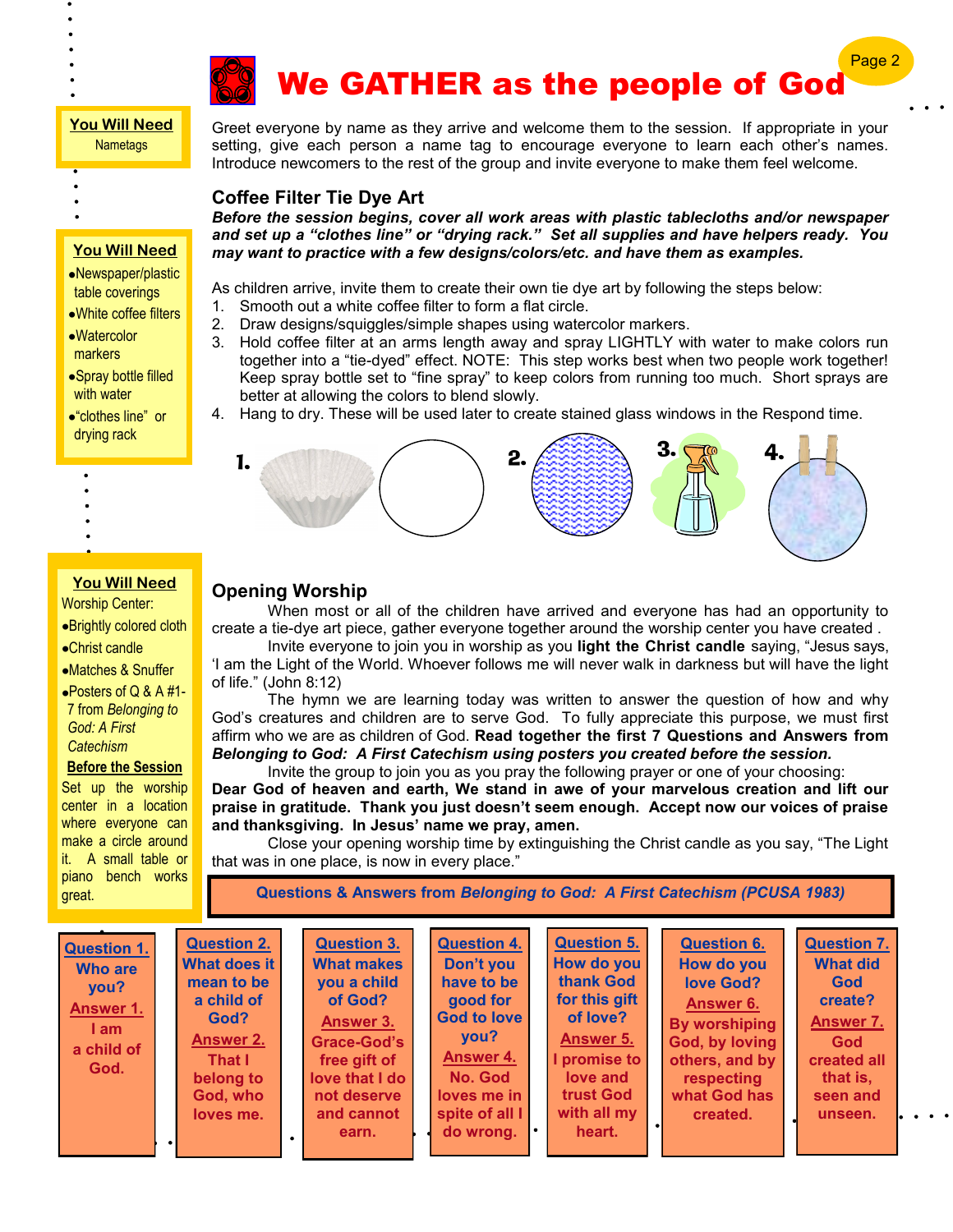

# **God of the Sparrow**

Read the book *God of the Sparrow* by Jaroslav J. Vajda pausing to note the items that are named, the responses offered, and the contemporary illustrations of Preston McDaniels. You may want to create a chart with two columns as you read along (one column for items God created and one column for responses). Share some of what you have learned about the history of the hymn and the motivation of the author.

## **God of the Sparrow**

- 1. God of the **sparrow**, God of the **whale**, God of the **swirling stars** How does the creature say **Awe**? How does the creature say **Praise**?
- 2. God of the **earthquake**, God of the **storm**, God of the **trumpet blast.** How does the creature cry **Woe**? How does the creature cry **Save**?
- 3. God of the **rainbow**, God of the **cross**, God of the **empty grave**. How does the creature say **Grace**? How does the creature say **Thanks**?
- 4. God of the **hungry,** God of the **sick,** God of the **prodigal**. How does the creature say **Care**? How does the creature say **Life**?
- 5. God of the **neighbor**, God of the **foe,** God of the **pruning hook.** How does the creature say **Love**? How does the creature say **Peace**?
- 6. God of **the ages**, God **near at hand,** God of the **loving heart.** How do your children say **Joy**? How do your children say **Home**?

# **Sing Together**

Play an audio/video version of the hymn (*such as the one found on YouTube performed by "The River's Voice: Trish & Richard Bruxvoort Colligan 1997*.)

Invite the children to sing along.

# **Scripture Reading**

Read Psalm 19:14. How do these words speak to the hymn?

# **Discussing the Hymn**

Lead the children in a discussion about the hymn using some of the questions below or ones you have created yourself:

- How do you say thank you to God for the world, your family, your friends, everything you are?
- What does it mean to live with an attitude of gratitude?
- How can you show others how you are thankful to God?
- What other words of response could be added to this hymn?



**You Will Need** A copy of the book *God of the Sparrow*  by Jaroslav J. Vajda Background on the hymn from GBOD.org/ History of **Hymns** Audio/video recording of the hymn Bible

# We RESPOND creatively

# **You Will Need**

- Completed tie dye coffee filter art
- Pre-cut
- construction paper frames
- **•Scissors**
- Glue
- Hole punch
- String
- Paper strips with words of praise on them

For many centuries, stained glass windows were created to reflect God's beauty in creation and offer praise to God. Invite the children to create their own stained glass window using the tie dye coffee filter art created in the Gather time.

- 1. Glue a pre-cut window frame to one side of the coffee filter.
- 2. Trim away excess coffee filter.

**Stained Glass Windows**

- 3. Turn over and glue second frame to the opposite side of the coffee filter.
- 4. Optional: Punch a hole in the top and bottom of each frame and add string for hanging.
- 5. Optional: Attach paper strips with words of praise written on them to the strings.



parrow